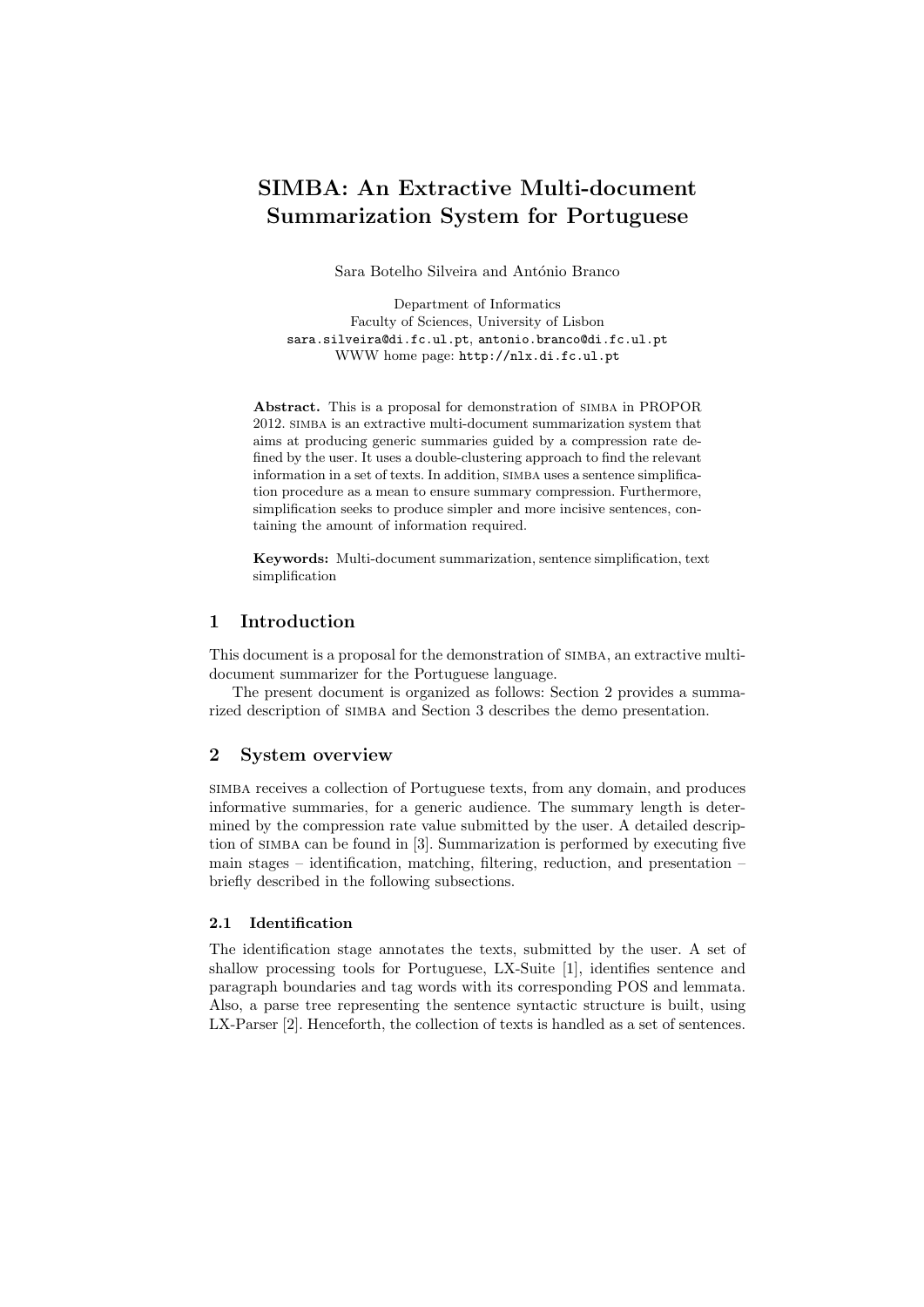#### 2.2 Matching

The matching stage aims at identifying relevant information in the collection of texts. This stage executes three steps: (1) computing sentence score; (2) clustering sentences by similarity; and (3) clustering sentences by keywords.

The sentence main score is computed as the sum of the tf-idf score (computed considering the lemma) of each of its words. Beyond the sentence main score, each sentence has an extra score value, which is used in the summarization process to reward or penalize the sentences, by adding or removing predefined score values. The sentence score is thus the sum of these two scores.

The next step of the mapping process seeks to identify redundant sentences, by clustering the sentences considering their degree of similarity. A similarity value is checked against with a predefined threshold to determine whether those sentences convey the same information or not. All sentences in the collection of texts are considered. Sentence-to-sentence similarity is computed. If the similarity degree is above the threshold, the sentences are grouped in the same cluster. From each cluster, the sentence with the highest score is selected to the next phase, and is rewarded accordingly through the addition of an extra score value.

simba produces a generic summary, so it is not focused on a specific matter. Thus, the keywords that represent the global topic within the collection of texts are identified. Each keyword represents a cluster. Each sentence is added to the cluster represented by the keyword that occurs more often in that sentence. The sentences that have indeed be clustered are the ones used in the next stage, and are rewarded through the addition of an extra score value. The ones that have not been clustered are not considered to be relevant in the global context, so that these sentences are discarded in this phase.

### 2.3 Filtering

In this phase, sentences with less than ten words are penalized, and the ones with more than ten words are assigned with an extra score value. Afterwards, sentences are ranked by their complete score, defining the order of the sentences that can be chosen to be part of the final summary.

#### 2.4 Reduction

The reduction process aims at reducing the original content to produce a summary containing simpler and more informative sentences. Sentence simplification removes extraneous information from a sentence, to ensure that it contains just as much information as needed. This process removes from each sentence specific structures, phrases or expressions explaining previously mentioned information. This feature determines that this information can be removed, allowing for novel one to be included in the summary.

The compression algorithm takes the summary candidate sentences. First, the compression rate (computed in words) is applied to that set of sentences, defining the first set of summary sentences. Afterwards, simplification rules are